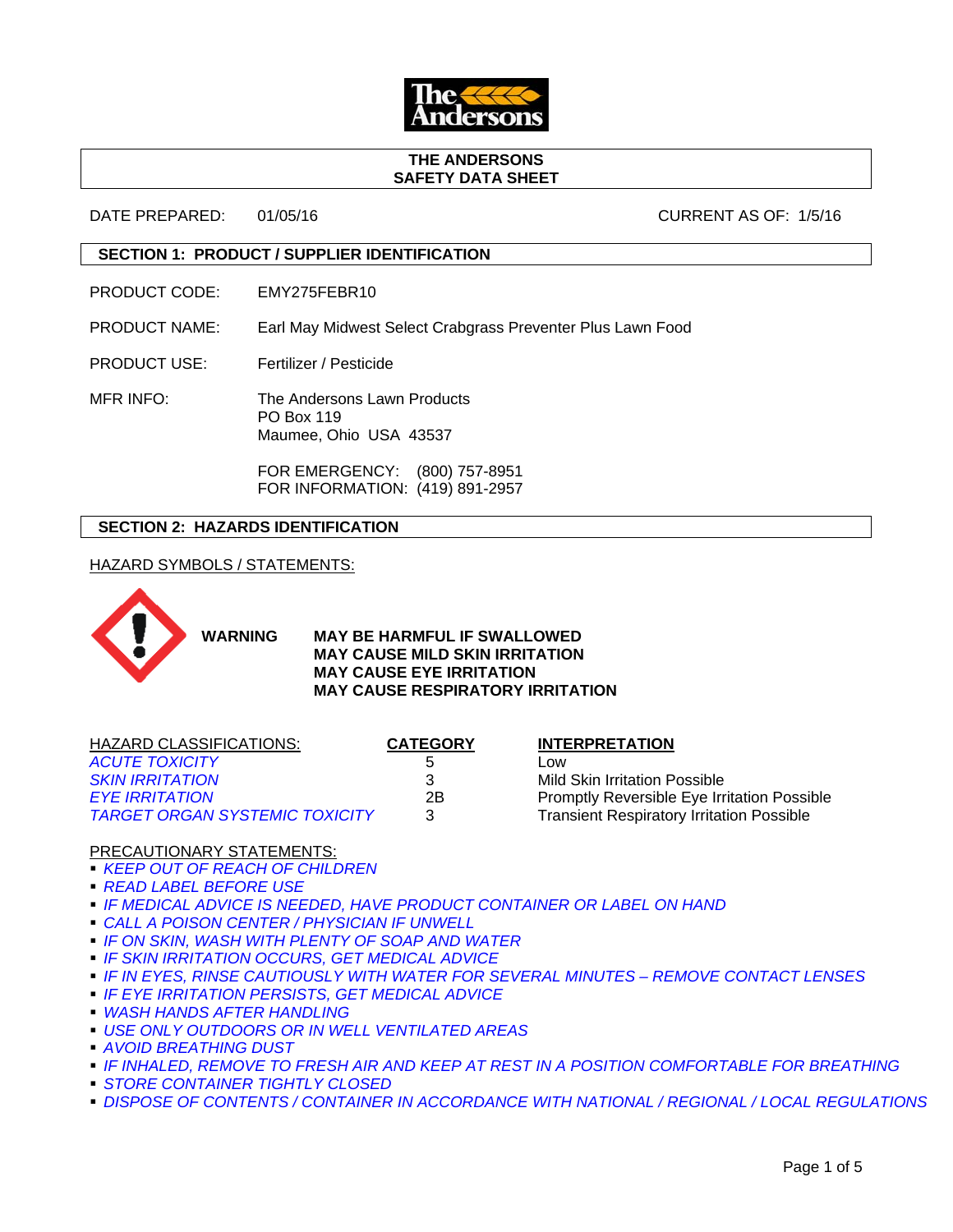# **SECTION 3: COMPOSITION / INFORMATION ON INGREDIENTS**

| <b>CHEMICAL IDENTITY</b>           | <b>SYNONYM</b> | <b>CAS NUMBER</b> | <b>CONCENTRATION (%)</b> |
|------------------------------------|----------------|-------------------|--------------------------|
| Urea                               |                | $57-13-6$         | 47.9                     |
| Limestone                          |                | 1317-65-3         | 30.6                     |
| Sulfur coated urea                 |                | Mixture           | 11.7                     |
| Potassium chloride                 | Potash         | 7447-40-7         | 4.9                      |
| Inorganic iron mix                 |                | Mixture           | 2.0                      |
| Sulfur mix                         |                | Mixture           | 1.8                      |
| <b>APATIALL 4</b><br>F(0.07101017) |                |                   |                          |

#### **SECTION 4: FIRST AID MEASURES**

| IF INHALED:<br>Move victim to fresh air. Seek medical attention if irritation persists. |  |
|-----------------------------------------------------------------------------------------|--|
|-----------------------------------------------------------------------------------------|--|

- IF ON SKIN: Wash affected areas with soap and water. Seek medical attention if irritation persists. Wash contaminated clothing before re-use.
- IF IN THE EYES: Immediately flush with water for at least 20 minutes. Seek medical attention if irritation persists.
- IF SWALLOWED: If victim is alert and not convulsing, give one glass of water to dilute material, but DO NOT induce vomiting. Seek immediate medical attention.
- SPECIAL TREATMENT: None known
- HEALTH HAZARDS: See Section 11

## **SECTION 5: FIREFIGHTING MEASURES**

| <b>EXTINGUISHING MEDIA:</b>      | Use media suitable for surrounding fire. No special media<br>required.                      |
|----------------------------------|---------------------------------------------------------------------------------------------|
| SPECIFIC FIRE HAZARDS:           | Decomposition products may be toxic. Sulfur will burn when<br>separated from molten urea.   |
| SPECIAL FIREFIGHTING PROCEDURES: | Wear full protective clothing and positive-pressure self-<br>contained breathing apparatus. |

## **SECTION 6: ACCIDENTAL RELEASE MEASURES**

| SPILL / RELEASE PROCEDURES:       | Collect spilled product and store to re-use. Contaminated product<br>and/or environmental media should be recovered and disposed of<br>properly. |
|-----------------------------------|--------------------------------------------------------------------------------------------------------------------------------------------------|
| <b>ENVIRONMENTAL PRECAUTIONS:</b> | Prevent spilled material from entering storm drains or water bodies.                                                                             |
| <b>PROTECTIVE EQUIPMENT:</b>      | See Section 8                                                                                                                                    |

# **SECTION 7: HANDLING AND STORAGE**

Store in a cool, dry, well ventilated area. Do not store above 120° F.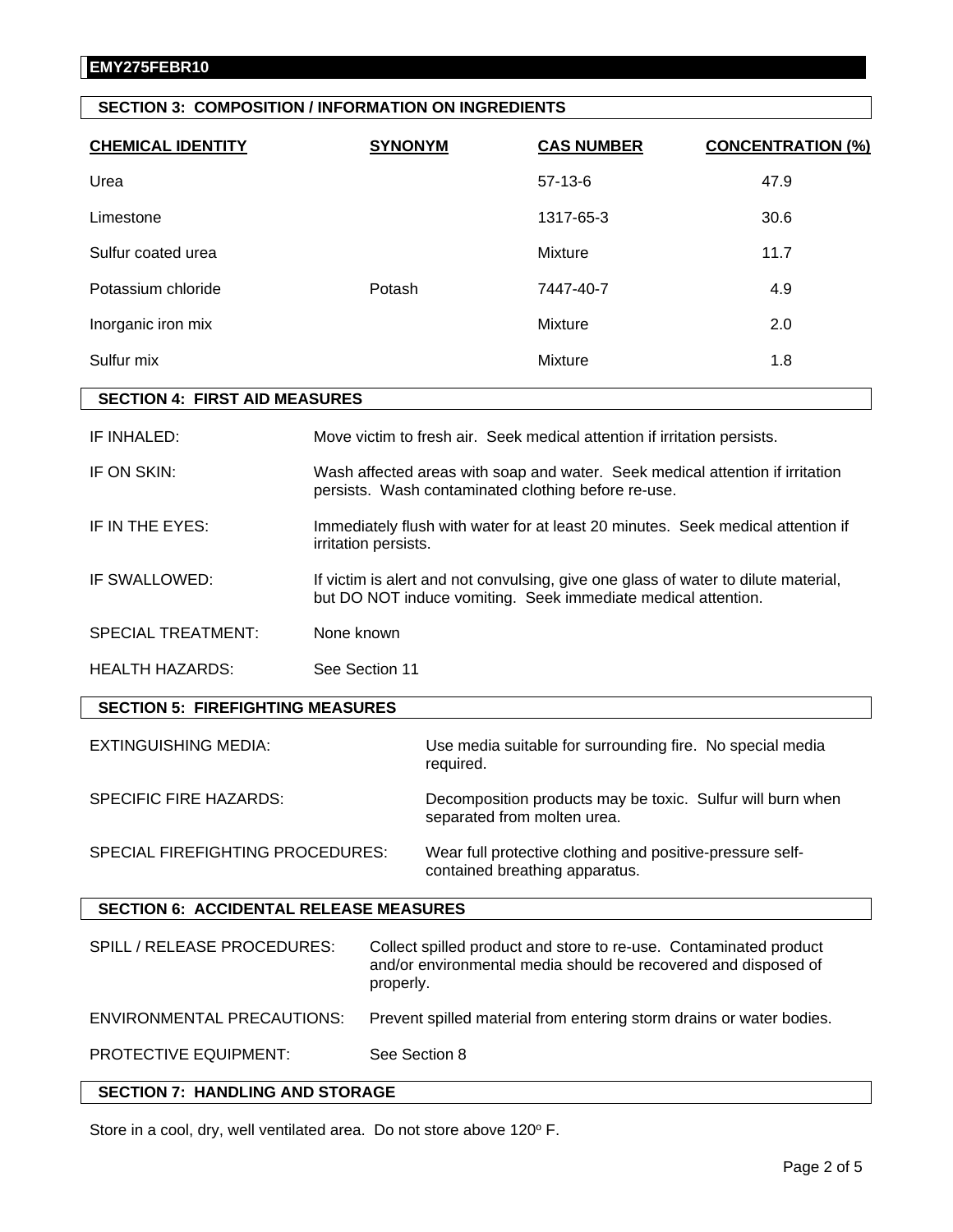# **SECTION 8: EXPOSURE CONTROLS / PERSONAL PROTECTION**

### EXPOSURE LIMITS:

The following constituents are the only constituents of the product which have a PEL, TLV or other recommended exposure limit. At this time, the other constituents have no known exposure limits.

| <b>HAZARDOUS COMPONENT</b> | <b>OSHA PEL</b>                                                  | <b>ACGIH TLV</b>                                                     |
|----------------------------|------------------------------------------------------------------|----------------------------------------------------------------------|
| Urea                       | 15 mg/m <sup>3</sup> (total)<br>5 mg/m <sup>3</sup> (respirable) | 10 mg/m $3$ (inhalable)<br>3 mg/m <sup>3</sup> (respirable)          |
| Limestone                  | 15 mg/m <sup>3</sup> (total)<br>5 mg/m <sup>3</sup> (respirable) | 10 mg/m <sup>3</sup> (inhalable)<br>3 mg/m <sup>3</sup> (respirable) |
| Potassium chloride         | 15 mg/m <sup>3</sup> (total)<br>5 mg/m <sup>3</sup> (respirable) | 10 mg/m $3$ (inhalable)<br>3 mg/m <sup>3</sup> (respirable)          |
| Inorganic iron mix         | 15 mg/m <sup>3</sup> (total)<br>5 mg/m <sup>3</sup> (respirable) | 10 mg/m <sup>3</sup> (inhalable)<br>3 mg/m <sup>3</sup> (respirable) |
| Sulfur mix                 | 15 mg/m <sup>3</sup> (total)<br>5 mg/m <sup>3</sup> (respirable) | 10 mg/m <sup>3</sup> (inhalable)<br>3 mg/m <sup>3</sup> (respirable) |

# PERSONAL PROTECTIVE EQUIPMENT / PROTECTION MEASURES / CONTROLS:

| <b>RESPIRATORY PROTECTION:</b> | NIOSH approved pesticide respirator, if required                    |
|--------------------------------|---------------------------------------------------------------------|
| EYE PROTECTION:                | Safety glasses with sideshields, goggles, or faceshield recommended |
| <b>SKIN PROTECTION:</b>        | Long sleeves, chemical-resistant (rubber) gloves recommended        |
| <b>VENTILATION:</b>            | Local exhaust ventilation recommended                               |

# **SECTION 9: PHYSICAL AND CHEMICAL PROPERTIES**

| Multi-colored granular mix, with slight ammonia / sulfur odor<br>Not available |
|--------------------------------------------------------------------------------|
| Not available                                                                  |
| Not applicable                                                                 |
| Not flammable                                                                  |
| Not applicable                                                                 |
| Not applicable                                                                 |
| Not applicable                                                                 |
| Not applicable                                                                 |
| Not available                                                                  |
| Partially soluble                                                              |
| Not applicable                                                                 |
| Not available                                                                  |
| Not available                                                                  |
|                                                                                |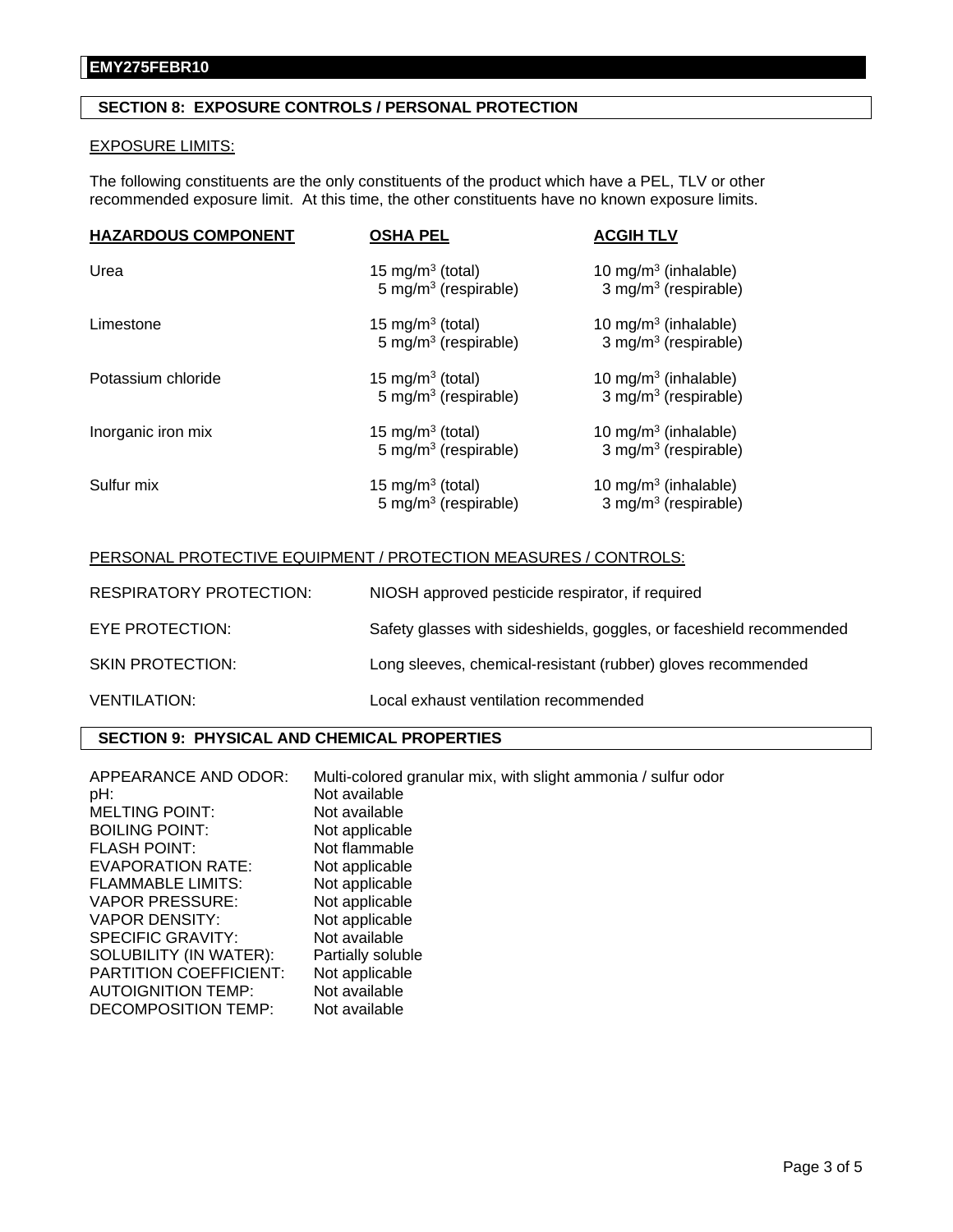## **EMY275FEBR10**

## **SECTION 10: STABILITY AND REACTIVITY**

STABILITY: Product is stable.

CONDITIONS TO AVOID: Excessive heat (greater than 200°F)

INCOMPATIBILITY: Strong oxidizers, acids, alkalis, caustics, hypochlorites

HAZARDOUS DECOMPOSITION PRODUCTS: HCN, NOx, COx, NH3, cyanuric acid, SOx

## **SECTION 11: TOXICOLOGICAL INFORMATION**

- HEALTH EFFECTS: May be irritating to the nose and respiratory tract, and may cause sore throat, coughing and shortness of breath. Skin irritation may result from repeated or prolonged exposure. May also be irritating to the eyes, causing redness and watering. Prolonged eye exposure may cause conjunctivitis and corneal damage. Ingestion may result in abdominal pain, nausea, diarrhea, blurred vision, sweating, salivation, muscle twitching, and tremor. Ingestion of large amounts of sulfur may lead to hydrogen sulfide poisoning due to bacterial conversion of sulfur in the colon.
- CARCINOGENICITY: None of the ingredients are known / listed carcinogens. However, the product may contain trace amounts of crystalline silica, which is listed by IARC as a potential human carcinogen.

#### INGREDIENT TOXICITY RANGES:

ORAL: > 2,600 mg/kg (potassium chloride) - 14,300 mg/kg (urea)

DERMAL: > 2,000 mg/kg (prodiamine)

INHALATION:  $> 1.8$  mg/L (4 hr) (prodiamine)

#### **SECTION 12: ECOLOGICAL INFORMATION**

This product is not known to be ecotoxic, persistent, or have the potential to bioaccumulate.

# **SECTION 13: DISPOSAL CONSIDERATIONS**

Dispose of in accordance with all national, regional / state, and local regulations. Reuse recovered product where possible.

## **SECTION 14: TRANSPORT INFORMATION**

This product is not regulated as a transportation hazard.

#### **SECTION 15: REGULATORY INFORMATION**

SARA SECTION 311 / 312 HAZARD CATEGORY: IMMEDIATE HAZARD